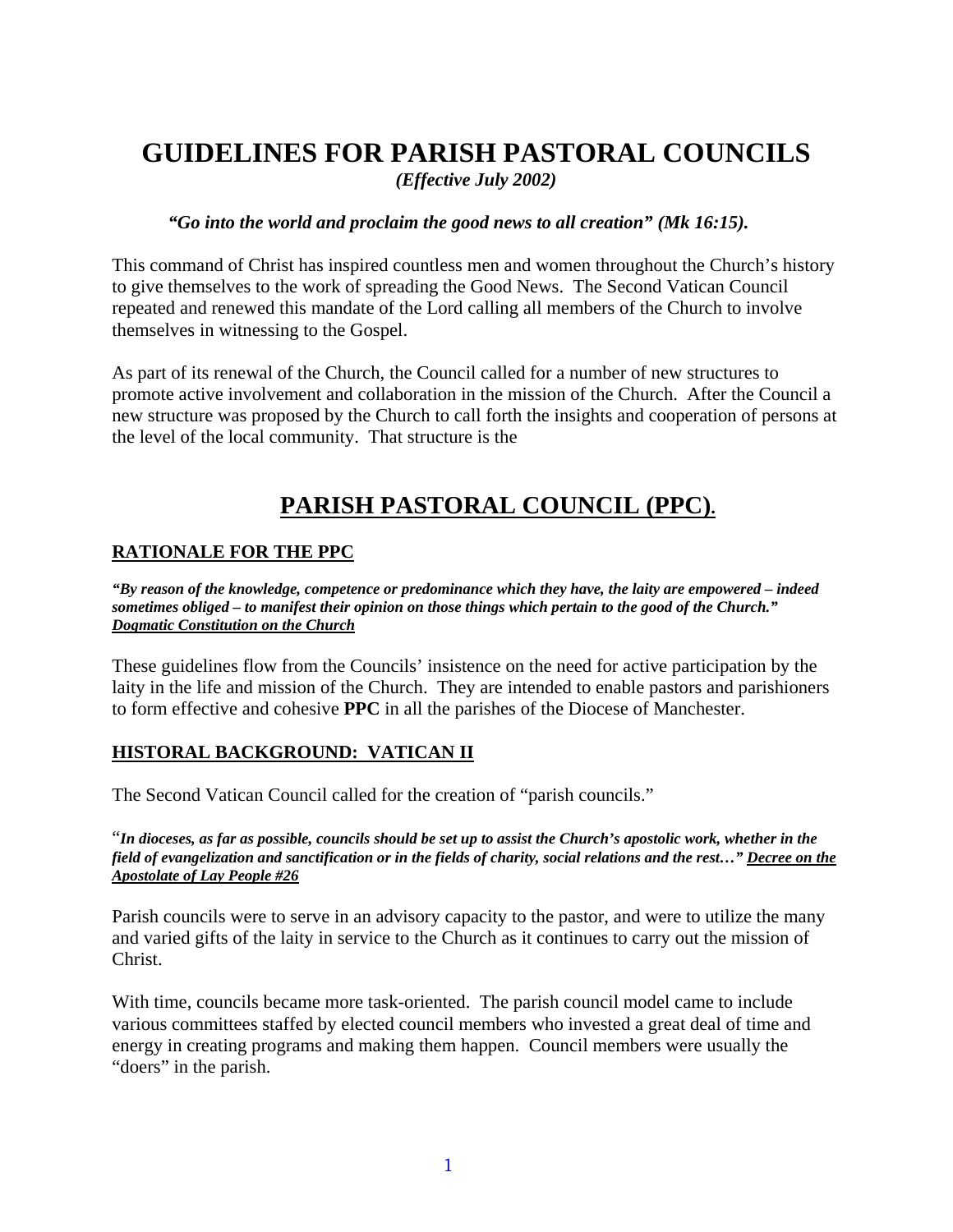In recent years, this pattern has shifted toward the creation of **"parish pastoral councils."** The change, which involves more than simply the addition of a word, has created an entirely new role for these councils. The new model calls for bodies, which lead the parish community in discerning the present and future parish direction, as well as calling forth those gifted to serve in that capacity.

This new model requires not only education, but formation of both council members and the parish at large.

# **A NEW MODEL – MISSION & VISION**

# **PARISH PASTORAL COUNCIL:**

Today's council is primarily charged to assist in the development of mission – focused parishes rather than programmatic or finance-driven ones. It attempts to place at the heart of the parish a consciousness of a zeal for the mission of Jesus Christ. When there is a clear awareness of this "larger vision" proposed by the gospels and taught by the Church, a parish finds itself energized by a sense of mission and directed to matters that foster the mission of the parish which is grounded in the mission of Christ.

# **THE PARISH TODAY:**

Important elements that form the essence of parish life:

- EVANGELIZATION
- WORSHIP and WORD
- COMMUNITY
- SERVICE and STEWARDSHIP
- LEADERSHIP

These elements constantly interrelate in parish life, each nurturing and supporting the other.

Recognizing these essential elements and understanding their interrelationship are central to the functioning of the pastoral council. These elements are what make pastoral councils "**pastoral**". The agenda of the council is primarily to research, consider, and propose for action those matters considered to be truly "pastoral."

# **REVISIONING**

- A Body of Leaders *A Leadership Body*
- Coordinating Ministers *Articulating the Mission*
- Crisis Management *Pastoral Planning*
- 
- 
- Competition *Collaboration*
- Voting *Consensus*

# **FROM** *PARISH COUNCIL* **TO** *PARISH PASTORAL COUNCIL*

• Doing Activities *Empowerment and Oversight* • Business and Politics *Prayer and Discernment*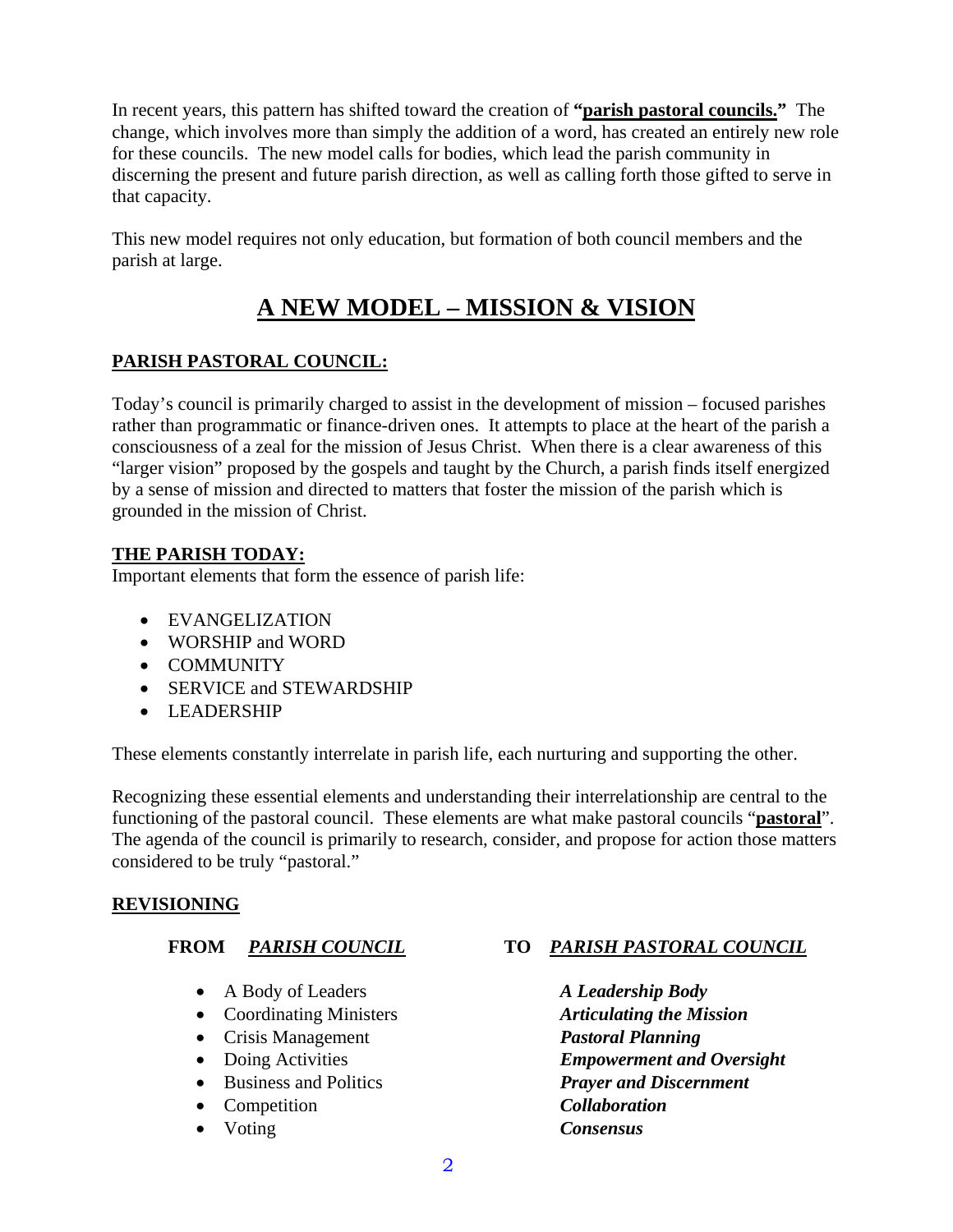# **DIOCESAN GUIDELINES**

# *1. ESTABLISHMENT OF A PPC*

## **A. The Code of Canon Law.**

To reflect the exciting, ongoing movement of the Holy Spirit in the Church, Pope John XXIII called for a revision of the 1917 Code of Canon Law. The revised code was promulgated in 1983 by Pope John Paul II. Echoing the spirit of Vatican II, the new code emphasized the communal nature of the Church. This is particularly evident in the code's definition of parish:

*A parish is a definite community of the Christian faithful established on a stable basis within a particular church (diocese); the pastoral care of the parish is entrusted to a pastor as its own shepherd under the authority of the diocesan bishop. (Canon 515. 1)* 

The canons also define the role of the laity in the local church:

*The Christian faithful are those who, inasmuch as they have been incorporated into Christ through baptism, have been constituted as the people of God; for this reason, since they have become sharers in Christ's priestly, prophetic and royal office in their own manner, they are called to exercise the mission which God has entrusted to the Church to fulfill in the world, in accord with the condition proper to each one.* (*Canon 204*)

And call for the establishment of parish pastoral councils:

*After the diocesan bishop has listened to the presbyteral council and if he judges it opportune, a pastoral council is to be established in each parish; the pastor presides over it, and through it the Christian faithful along with those who share in the pastoral care of the parish in virtue of their office give their help in fostering pastoral activity.* (*Canon 536 1)*

By virtue of their baptism, then, the laity are empowered to participate in the mission of the Church and in the "pastoral activity" of the parish, a community of believers striving to experience more fully the Kingdom of God in a particular time and place. One of the ways in which the laity exercise this call is through service on the **Parish Pastoral Council**.

**B. A PPC is to be established in every parish of the Diocese of Manchester.** 

### **C. In multi-lingual/cultural parishes, representation with a sensitivity for cultural experiences is strongly recommended.**

# *II. PURPOSE AND OBJECTIVES OF A PPC*

### *A. Purpose:*

• To assist the pastor in his leadership role of planning, organizing, initiating, promoting, coordinating and reviewing the evangelization, worship, religious education/formation and service activities within the parish.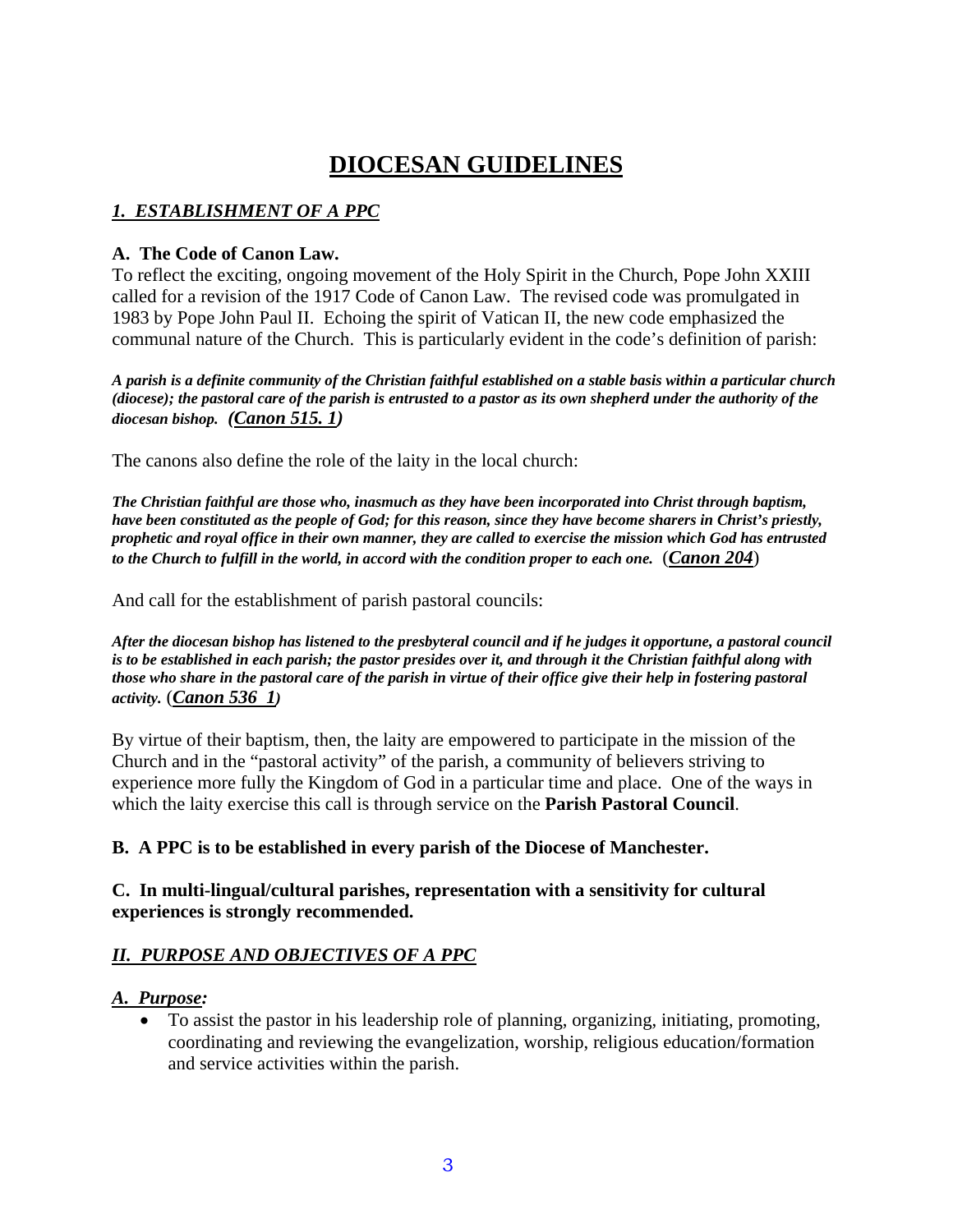# *B. Objectives:*

- To assess adequately the needs of the whole parish and its members, and to develop and implement a pastoral plan which will promote the common good of the parish.
- To foster unity and a sense of community in the parish and to coordinate all parish activities in a manner that will best serve the interests of the parish.
- To promote programs and activities in the parish as recommended by the **PPC**, the Bishop, or diocesan offices.

# *MEMBERSHIP*

- A. Ex officio members are determined by the pastor. The recommended guideline is to include associate pastors and employed pastoral staff, e.g. Pastoral Associate, DRE, and similar ministers.
- B. To encourage a pastoral model, it is suggested that members be called forth from the community by a *selection* or *discernment* process rather than by election.
- C. Criteria for selection:
	- Baptized, practicing Catholic
	- Registered member of the parish (ideally for at least five years.)
	- Participating in the ongoing life of the parish, especially Sunday Eucharist.
	- Be at least eighteen years of age.

In addition, he or she should possess the following gifts necessary for pastoral leadership:

- A desire for spiritual growth in oneself and in the parish.
- Enthusiasm about the present and future directions of the parish
- Eagerness to participate in parish decisions about its direction
- Willingness to listen, to speak honestly, and to work toward consensus
- Integrity in articulating what one has heard and what one believes
- The ability to inspire and empower others and to delegate
- Cooperation, flexibility and openness with people and ideas

D. It is recommended that a selection process such as a discernment or modified discernment process be used. Sample models and materials are available upon request. However, if an election process takes place, the following is suggested.

- During a special week of *prayer*, the parish seeks the guidance of the Holy Spirit as they reflect on the role of the **PPC**.
- The pastor, with the advice of the current **PPC**, appoints a *nominating committee* to receive written nominations from the parish members. Nominees must indicate their willingness to serve. (In establishing a **PPC** for the first time, the pastor appoints a nominating committee.)
- Nominees are selected or elected by parishioners, eighteen years of age or older.
- The *pastor*, with the advice of the **PPC** *may establish further regulations* to carry out the selection/election process whenever necessary.
- *Appointed members*: The pastor may appoint members to the **PPC**. Since the election process may result in a membership not sufficiently representative of the total parish community, the pastor may appoint members to the council to achieve this goal. The number of appointed members is not to exceed twenty-five percent of the total number of members.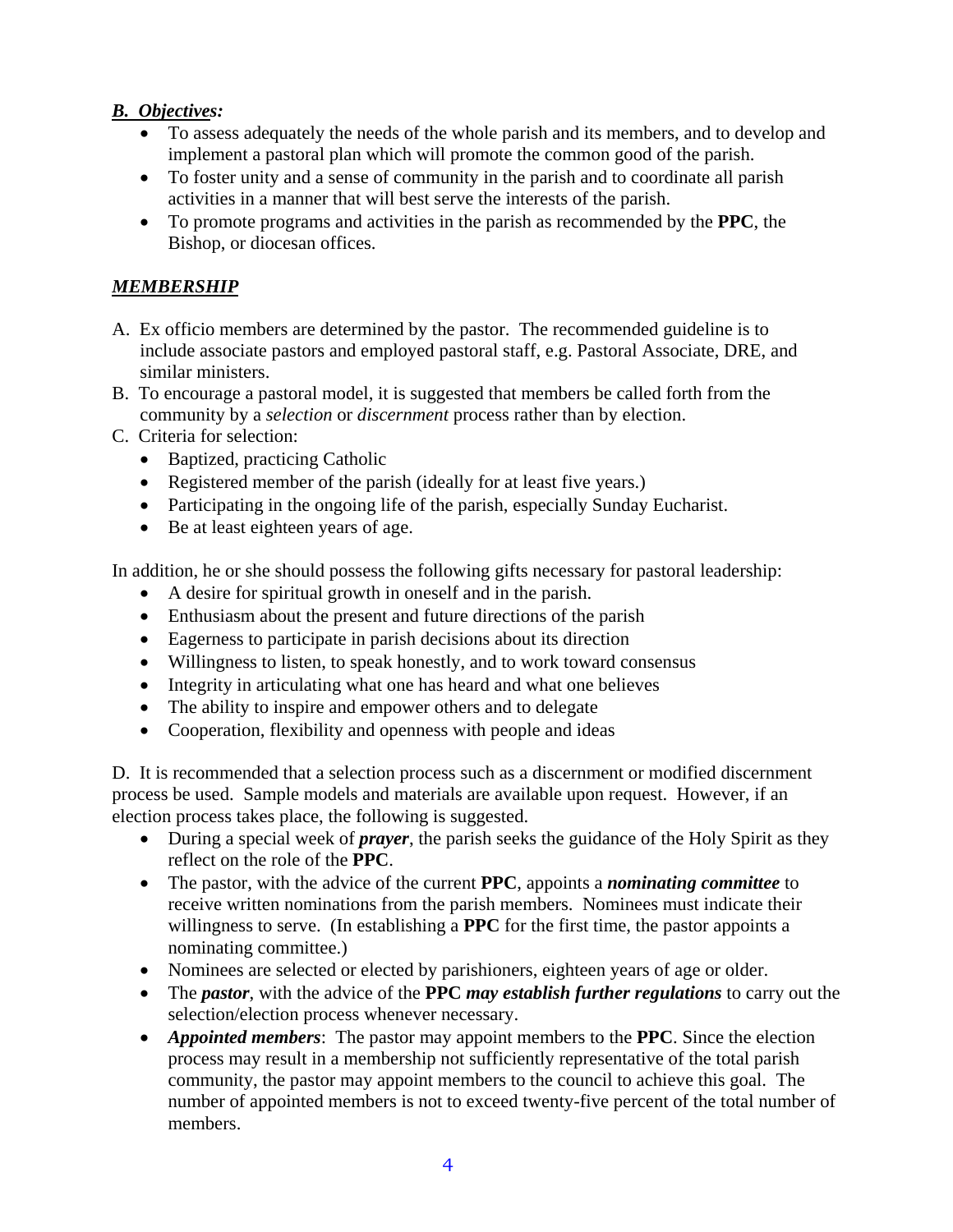Parishioners who serve on a **PPC** must be those who have received a call to the service of leadership. Together with the pastor, these are individuals who are capable of reflection, discernment, visioning, reaching consensus, and pastoral planning.

The clergy and parish staff, too, must possess and demonstrate this same disposition toward the ministry of shared leadership if the process is to be effective. For this reason, the pastor and the council members ought to engage in initial and ongoing formation in the ministry of leadership.

- E. Term of Office
	- Three years, with possibility of reelection or reappointment. Members may serve only two consecutive terms.
	- Only one-third of the Council seats are to be open for selection/election or re election at one time.
	- In a newly formed council one-third of the membership serves a three- year, a two-year or a one-year term, respectively. Those serving a one-year term in a newly formed **PPC**  may serve for two additional consecutive terms.

*F.* Number of Members

- The pastor, after consultation with the parish pastoral staff, determines the number of members of the **PPC**, and the number to be elected and appointed.
- The total number of members depends on the size of the parish. Ordinarily, the minimum is ten. This does not include ex officio members.

# *III. SCOPE OF AUTHORITY*

Pastors bear a particular responsibility to enable the development of the Christian community entrusted to their care and leadership. The Code of Canon Law has a substantial amount to say about the role and responsibilities of the pastor.

*The pastor is the proper shepherd of the parish entrusted to him, exercising pastoral care in the community entrusted to him under the authority of the diocesan bishop in whose ministry of Christ he has been called to share; in accord with the norm of law he carries out for his community the duties of teaching, sanctifying and governing, with the cooperation of other presbyters or deacons and the assistance of lay members of the Christian faithful. (Canon 519)*

*In order to fulfill his office in earnest the pastor should strive to come to know the faithful who have been entrusted to his care….The pastor is to acknowledge and promote the proper role which the lay members of the Christian faithful have in the Church's mission….(Canon 529, 1, 2)*

The pastor, then, has primary role of leadership in both the spiritual and temporal affairs of the parish. Ultimately, all decisions about the operation and direction of the parish need to carry his agreement and approval.

The laity are to assist the pastor in whatever way possible. The **PPC** serves in an advisory role and the pastor takes into serious account their opinions and recommendations.

# *Relationship of Parish to the Diocese*

Other diocesan leadership bodies such as the priests' councils, the deans and the diocesan pastoral council may refer to parish pastoral plans in their own visioning and planning efforts.